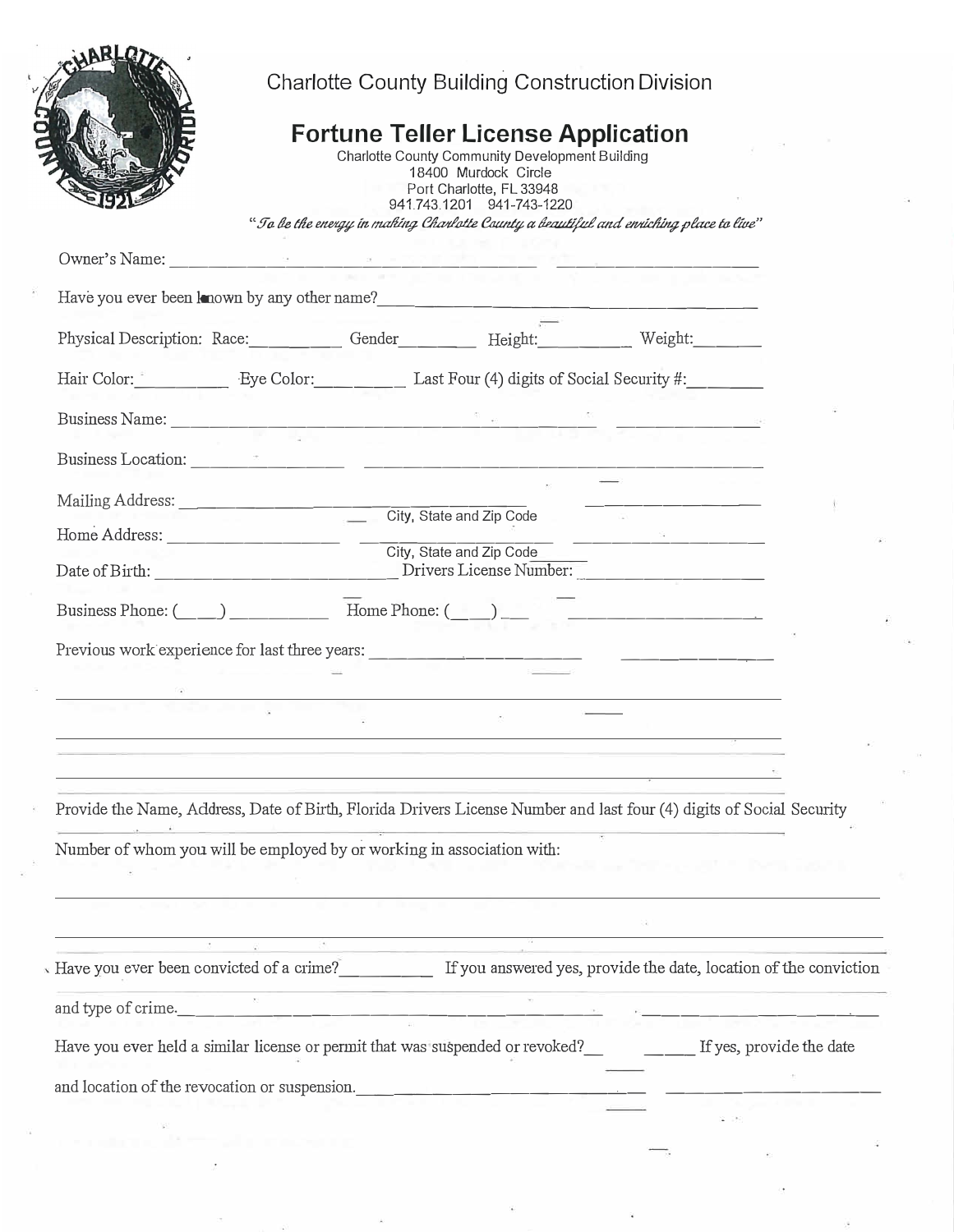### **APPLICATION FOR PERMIT TO PURCHASE A LICENSE FOR THE - FOLLOWING CATEGORIES: FORTUNE TELLER, CLAIRVOYANT, PALMIST, ASTROLOGER, PHRENOLOGIST, CHARACTER READER, SPIRIT MEDIUM, ABSENT TREATMENT HEALER, OR OCCUPATION OF SIMILAR NATURE.**

#### DATE \_\_\_\_\_\_\_\_\_\_\_\_\_\_\_ \_

Pursuant to Charlotte County Code Section 1-10-361, I the undersigned applicant, hereby make application to the Board of County Commissioners of Charlotte County, Florida, for a permit to purchase a License to engage in the occupation specified below in Charlotte County, Florida, during the license year ending on September 30, 20  $\ldots$ , and to induce the Licensing Division to order such permit issued to me, I state and represent the following:

1. My name is \_\_\_\_\_\_\_\_\_\_\_\_\_\_\_\_\_\_\_\_\_ --,-\_\_\_ \_

2. I have never been known by any other name, nor has my name ever been legally changed , except as follows: \_\_\_\_\_ \_\_\_\_\_\_\_ \_\_\_\_\_\_\_\_\_ \_

3. My present address is  $\frac{1}{\sqrt{1-\frac{1}{2}}}\frac{1}{\sqrt{1-\frac{1}{2}}}\frac{1}{\sqrt{1-\frac{1}{2}}}\frac{1}{\sqrt{1-\frac{1}{2}}}\frac{1}{\sqrt{1-\frac{1}{2}}}\frac{1}{\sqrt{1-\frac{1}{2}}}\frac{1}{\sqrt{1-\frac{1}{2}}}\frac{1}{\sqrt{1-\frac{1}{2}}}\frac{1}{\sqrt{1-\frac{1}{2}}}\frac{1}{\sqrt{1-\frac{1}{2}}}\frac{1}{\sqrt{1-\frac{1}{2}}}\frac{1}{\sqrt{1-\frac{1}{2}}}\frac{$ 

4. The last four digits of my Social Security number are:

5. My Florida driver's license number is \_\_\_\_\_\_\_\_\_\_\_\_\_\_\_\_ \_

6. I am a resident of Florida or I have a permanent place of business in Charlotte County, Florida. Resident Yes/No Permanent Business Yes/No (ifyes, complete below)

Address --�-------------------------

7. I have never been convicted of any crime except as follows: (include date, location and type of crime)

8. I make application for a permit to purchase a License to engage in the occupation of

9. I have been engaged in that occupation during the periods and at the addressees following, and have never engaged in that or similar occupation except as recited:

10. The name of the business and business partners the applicant will be employed by or associated with are:

Business Name

Business Paiiner ( ) \_\_\_\_\_\_\_\_ \_\_\_\_\_\_\_\_\_\_\_\_\_\_\_\_\_\_ \_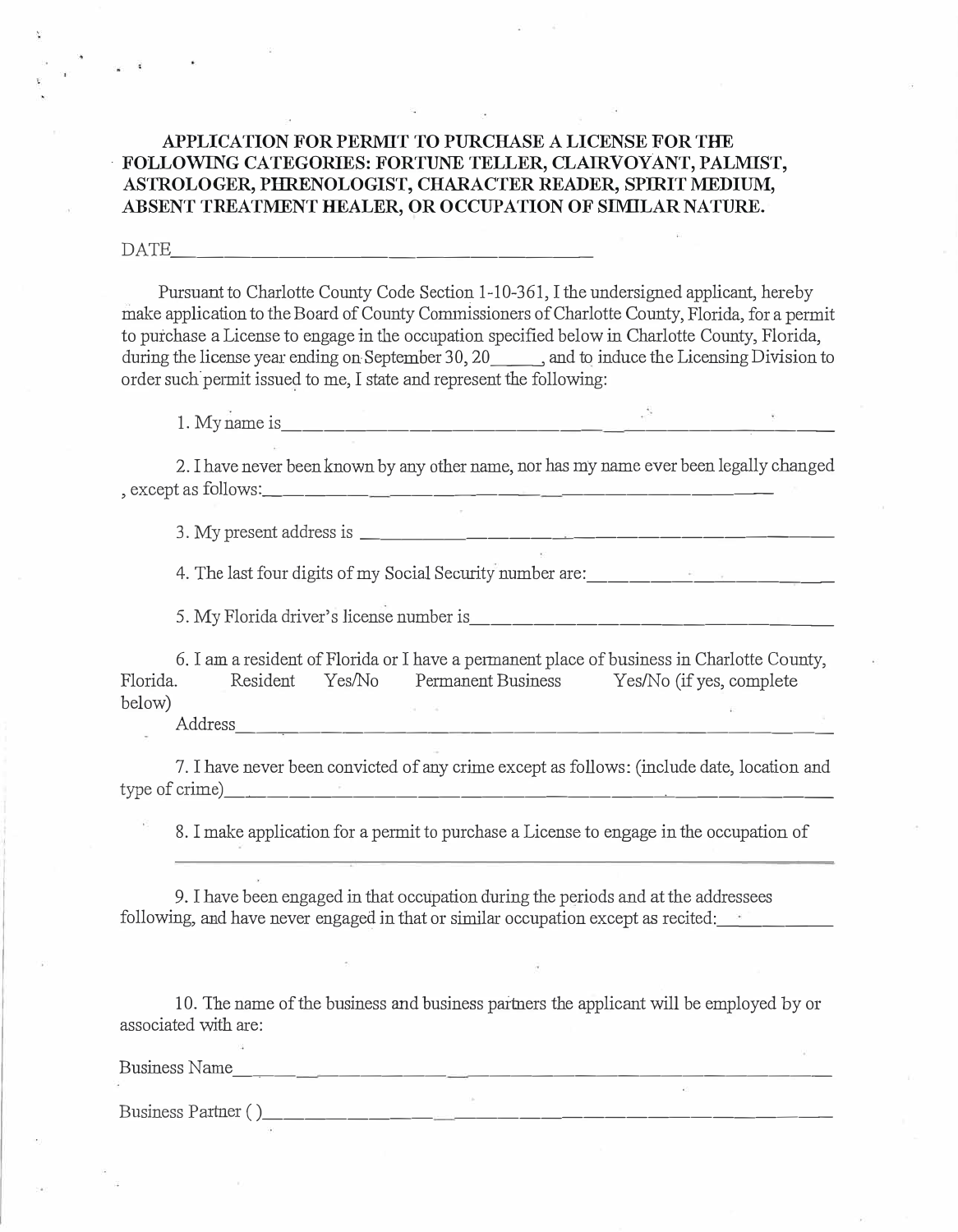|                    | 11. I have no other occupation except as follows: |      |            |
|--------------------|---------------------------------------------------|------|------------|
| 12. I am           | Years old, having been born at                    |      |            |
| on (date of birth) |                                                   |      |            |
| 13. I am of the    |                                                   | race | gender     |
| height             | weight                                            |      | hair color |
| eye color.         |                                                   |      |            |

14. If there should be a change in any of the information contained in the application I shall be responsible for notifying the Charlotte County Licensing Department in writing within three (3) business days.

15. My **recent photograph and background check are attached to this application or will follow as required** by **code.** 

Signature of Applicant

Printed Name

### STATE OF FLORIDA

COUNTY OF CHARLOTTE

The foregoing instrument was acknowledged before me this  $\frac{1}{20}$  day of  $\frac{1}{20}$ 

(applicant name),

who is/are personally known to me or has /have produced  $\frac{1}{\sqrt{1-\frac{1}{n}}}\frac{1}{\sqrt{1-\frac{1}{n}}}\frac{1}{\sqrt{1-\frac{1}{n}}}\frac{1}{\sqrt{1-\frac{1}{n}}}\frac{1}{\sqrt{1-\frac{1}{n}}}\frac{1}{\sqrt{1-\frac{1}{n}}}\frac{1}{\sqrt{1-\frac{1}{n}}}\frac{1}{\sqrt{1-\frac{1}{n}}}\frac{1}{\sqrt{1-\frac{1}{n}}}\frac{1}{\sqrt{1-\frac{1}{n}}}\frac{1$ As identification and who did/did not take an oath.

Notary Public Signature

Notary Public Printed Name Commission Number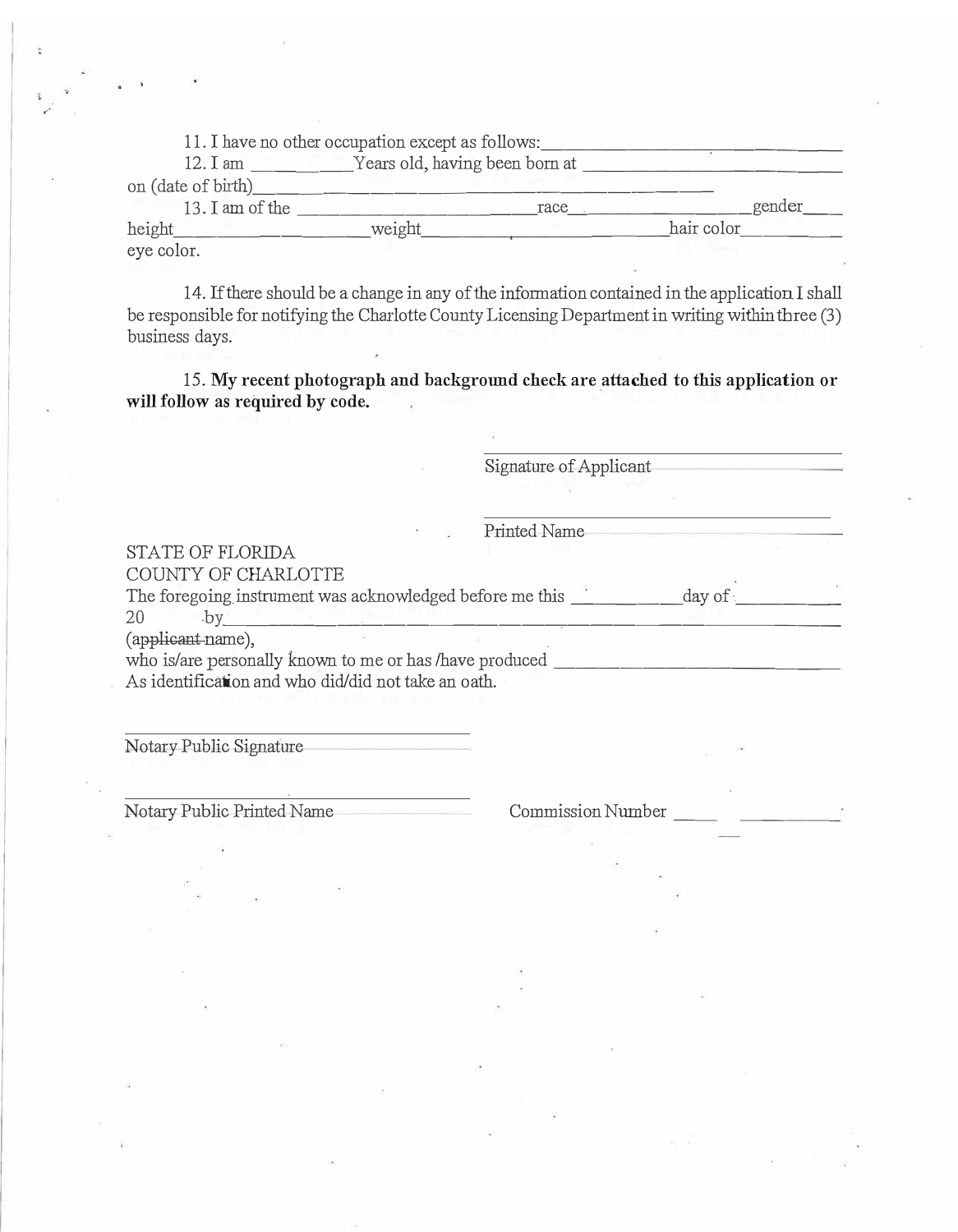

## DING CONSTRUCTION DIVISION

**Licensing Division** 

18400 Murdock Circle, Port Charlotte, FL 33948 Phone: (941) 743-1201 FAX: (941) 743-1213<br>"To be the energy in making Charlotte County a lequity and envioling place to live"

### PERMIT TO OPERATE

**ISSUED TO:** 

**LOCATION:** 

**OCCUPATION:** 

Having applied for and met all requirements to operate as a fortune teller pursuant to Charlotte County Code 1-10-361, Communication County Is hereby issued a "Permit to Operate".

This permit may not be sold, transferred, assigned, leased, encumbered, or otherwise disposed of with or without consideration.

**Shawn Horton Code Compliance Manager** 

EXPIRATION: September 30, 2